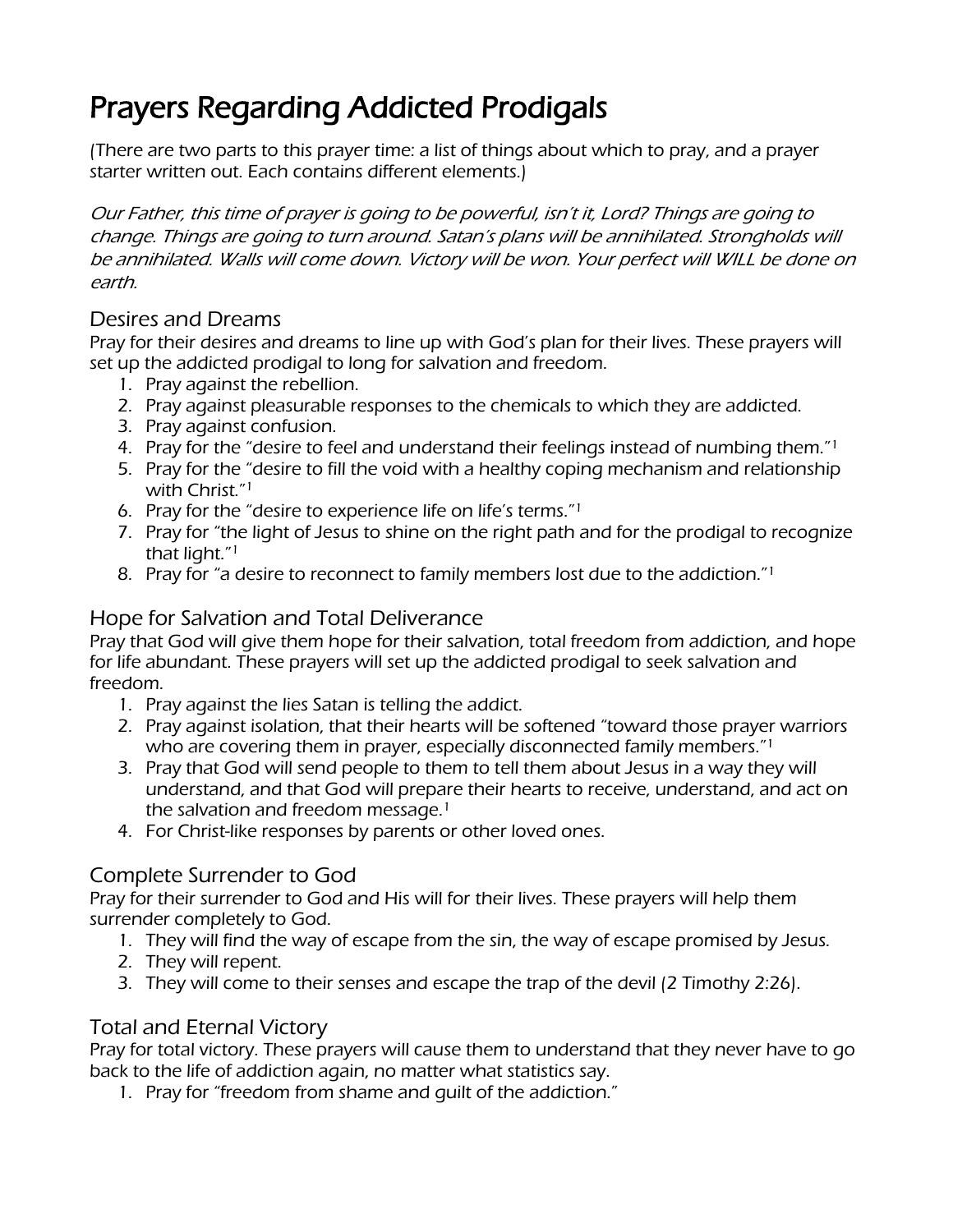- 2. Pray they will "break off relationships with people and places that trigger the addiction." 1
- 3. Plead "the blood of Christ over generational addictions."<sup>1</sup>
- 4. Pray they will know that because the Son of God, Jesus Christ, has made them free, they are truly free indeed (John 8:36).

Our Father, \_\_\_\_\_\_\_\_\_\_ has been taken captive by Satan and is bound by addiction. I pray \_\_\_\_\_\_\_\_\_\_ will come to his/her senses and escape the snare of the devil, who has taken him/her captive to do his will (2 Timothy 2:26). I ask You to protect him/her during this time of intense prayer. Do not let the plans for Satan against \_\_\_\_\_\_\_\_\_\_ harm him/her. Stop Satan's plans to steal, kill, and destroy him/her (John 10:10). Protect while he/she is doing the things of the world,<sup>1</sup> until he/she is saved and delivered.

Give \_\_\_\_\_\_\_\_\_\_ the desire to walk in relationship with You, to walk in freedom, to walk in Your calling on his/her life and to live the abundant life You've provided. Let these desires override every desire for his/her addiction.

Give \_\_\_\_\_\_\_\_\_\_ dreams of salvation, true and complete freedom, complete deliverance, life and peace—help him/her be spiritually minded so he/she can have life and peace--, and of spending eternity with You.

Satan has lied to \_\_\_\_\_\_\_\_\_\_ to get him/her to where he/she is, and he/she temporarily believes him, but I come against those lies and pray truth and hope into his/her mind, life, and heart. God of hope, fill \_\_\_\_\_\_\_\_\_\_ with all joy and peace in believing, that he/she may have an abundance of hope by the Holy Spirit's power (Romans 15:13).

Help \_\_\_\_\_\_\_\_\_\_ to seek You with all his/her heart, mind, soul, and strength.

I pray in Jesus's name that every evil spirit hindering \_\_\_\_\_\_\_\_\_\_'s salvation and return to You be stopped, that every distraction and stronghold be removed, that every evil plan against him/her be destroyed, that he/she will surrender to You and be set free indeed. Let nothing or no one stand in the way of his/her salvation and deliverance.

I ask that \_\_\_\_\_\_\_\_\_\_ will not doubt Your ability to turn his/her life into abundant life, that his/her faith will let him/her see life free of addiction, life free from sin. I ask that You help any unbelief in him/her. Help him/her to not fear a future without the crutch of the addiction.

When \_\_\_\_\_\_\_\_\_ is saved and delivered, help him/her to not walk in the counsel of the ungodly but of the godly, to not stand in the way of sinners but of the righteous, and to not sit in the seat of the scornful but of the joyful (Psalm 1:1). Help him/her know You will help him/her to be established in this new way of living; he/she does not have to ever return to his/her addiction. You are that powerful!

Help to "not be overcome by evil, but overcome evil with good" (Romans 12:21). Cause him/her to seek good and not evil, so he/she may live and You will be with him/her (Amos 5:14).

Father, help \_\_\_\_\_\_\_\_\_\_\_ to put on the whole armor You provide so he/she can stand against the wiles of the devil (Ephesians 6:10-13). I pray he/she will not "give place to the devil"